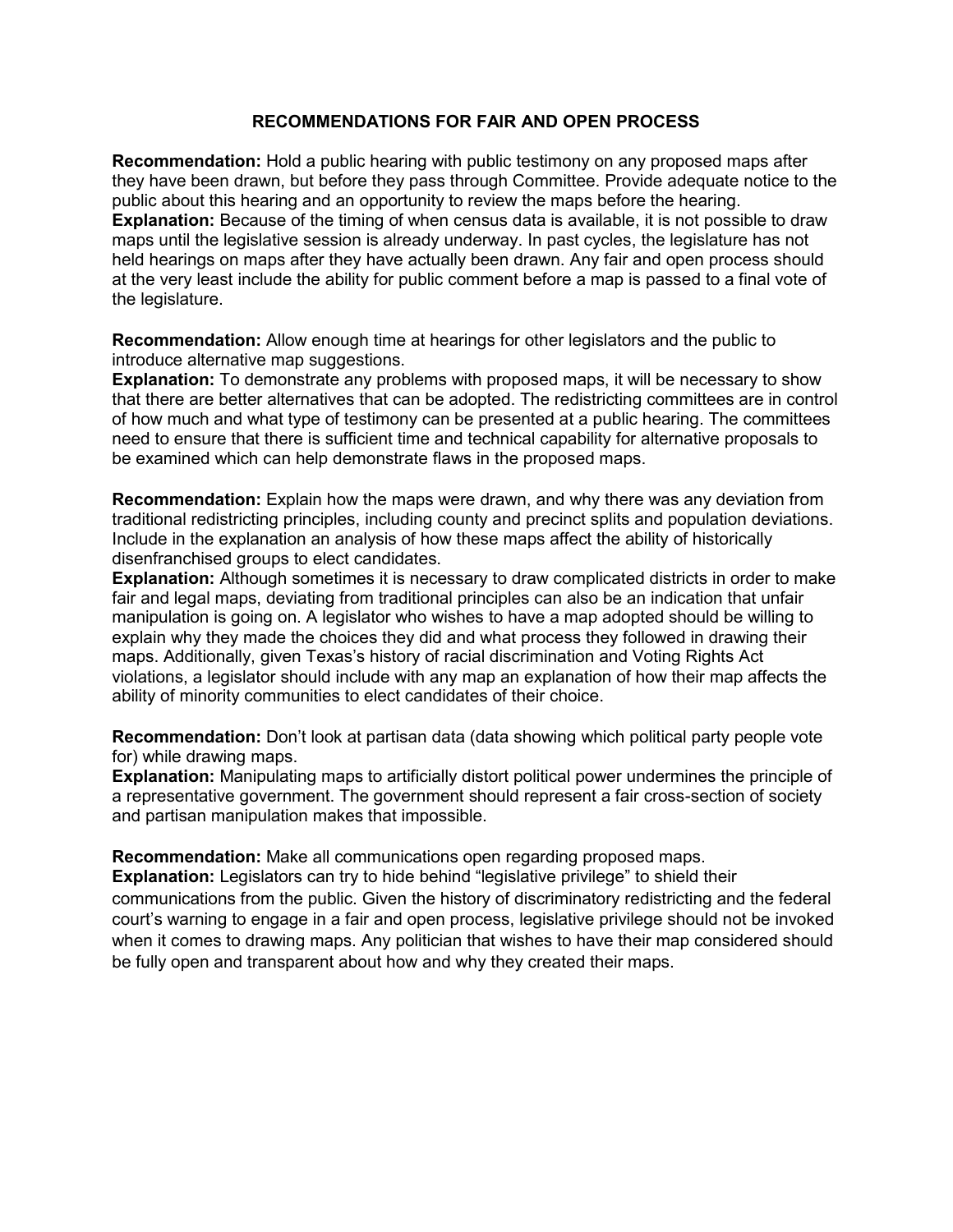## **Sample Testimony #1**

Hello, my name is , and I am testifying on why the 2021 redistricting process needs to be fair and transparent.

How districts are drawn affects every political issue, from the economy to healthcare to public education. If politicians are elected from districts that don't reflect the population, you end up with situations where politicians support policies that the vast majority of people oppose, or they won't support policies that the vast majority of people support. When politicians manipulate maps for personal or political gain, it prevents residents like me from having our voices heard on all of these policies that affect us.

Purposefully breaking up communities takes away the community's ability to come together and advocate for important issues. For example, here in Travis County we are artificially broken up into 6 congressional districts extending way off in every direction. This means that no congressperson is fully committed to listening to our concerns. I care about issues like affordable housing, gun control, and urban infrastructure. When maps are unfairly rigged, you end up seeing a legislature that represents special interests and politicians, instead of representing the people.

Because of the timing of the census and when the legislature meets, unfortunately the public has a very limited time to view, understand, and comment on proposed maps. In the past, state politicians have made this worse by doing everything behind closed doors, discriminating against minority communities, and not giving the public any chance to comment on what is happening.

In order for our democracy to function, the public needs to have a voice in the process. Therefore, I am asking that this Committee commit to holding a public hearing with public testimony on any maps before they are passed. They must give the public sufficient notice and capability to review the maps before this hearing. I also want the legislators who draw the maps to explain why they chose to draw them the way they did, and to not hide any communications they have had regarding drawing the maps. In order to build trust that the maps have not been unfairly manipulated, I ask that the legislature doesn't look at partisanship when coming up with maps.

This is an opportunity for the Texas Legislature to finally get this process right and avoid millions of taxpayer dollars and years of lawsuits, so I hope that you will take this testimony to heart. Thank you for taking the time to listen to me today.

-------------------------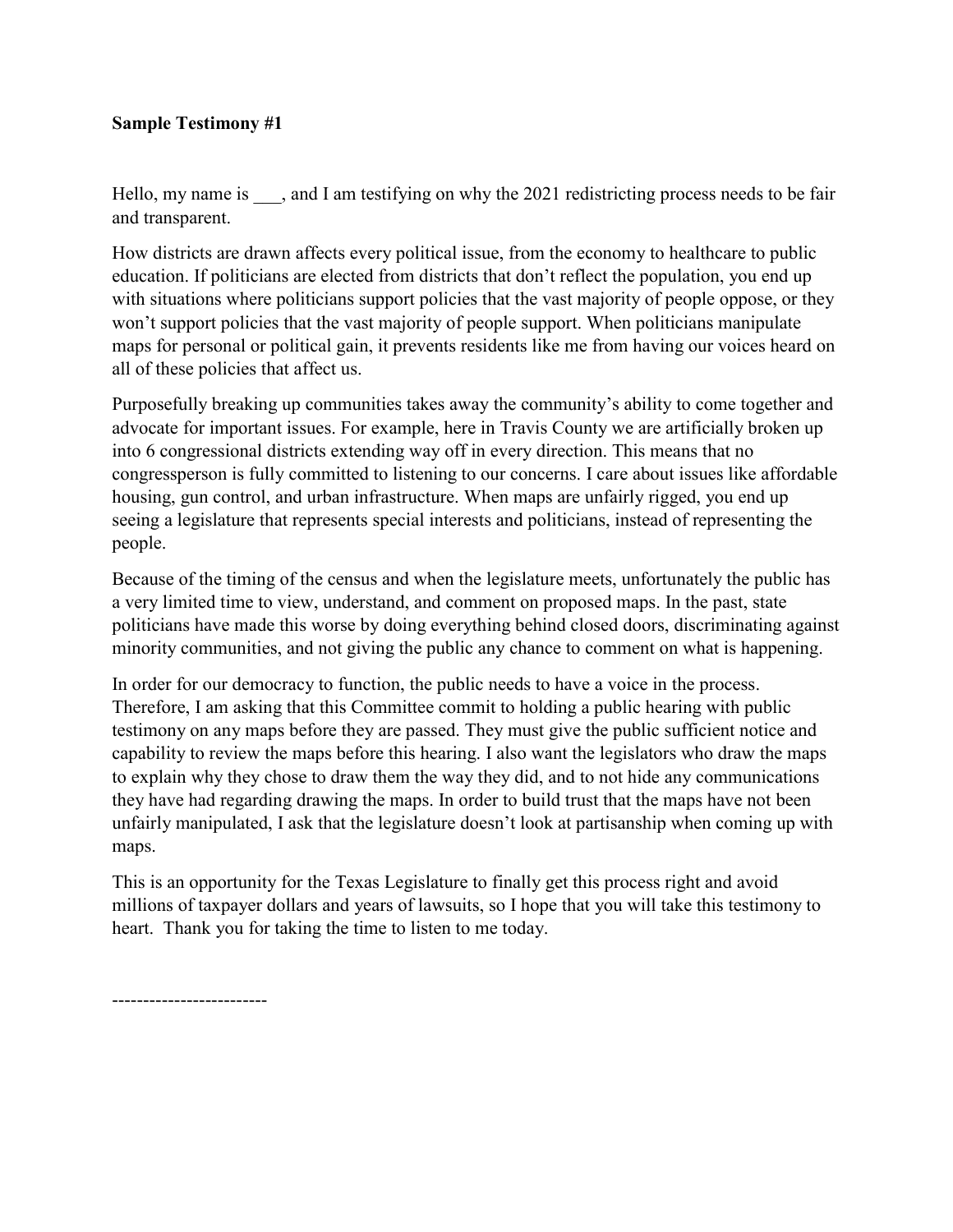## **Sample Testimony # 2**

Hello, my name is , and I am testifying on the redistricting process and why, based on my experiences , it is crucial that the legislature respect the Voting Rights Act and not discriminate against already-disenfranchised communities.

Lower voter registration rates in communities of color are the direct result of official policies of discrimination. On top of generations of legal segregation, poll taxes, and other notorious practices, there are still regular attempts to suppress the vote in communities of color. I have seen firsthand the affects of these attempts. We know that voter-id laws disproportionately make it harder for minorities to vote, and Texas was hammered in court for discriminating against minorities in passing its voter-id law. There have been voter purges in Texas and other states aimed at removing minority voters from the registration list. Texas also recently removed the option for straight-ticket voting even though we know that minorities prefer to vote straightticket as compared to white voters. Because minorities are also economically disadvantaged, they are more likely to face difficulties with transportation and getting time off to make it to the polls. With long lines and election technology problems, removing straight-ticket voting is going to make it even more difficult to vote for communities of color. And of course, every time there's redistricting, the state gets in trouble for discriminating against minorities.

Today, politics is as racialized as ever. We've seen the President consistently make racist comments in order to incite a base of supporters that appreciate these racial appeals. He has repeatedly leveled racially-charged attacks against black and brown members of Congress and singled out for attack black and brown immigrants. Most recently he referred to a majority-Black congressional district as "a disgusting, rat and rodent infested mess" and a "dangerous and filthy place."

The Legislature cannot ignore the context of race in America in drawing districts. For these reasons, the Redistricting Committee needs to ensure that any bill it passes protects the voting power of historically disenfranchised communities. Any maps need to account for the growth rates of minority communities as compared to growth rates of the Anglo population. If 90% of Texas's growth comes from minority groups, and Texas gets new congressional seats, we should see that growth accounted for, and not simply extra seats for the slower-growing Anglo population. To ensure that a non-discriminatory process is being followed I recommend that the Committee adopt rules to increase transparency. This includes having a public hearing on the proposed maps with sufficient notice, allowing public testimony on the maps and for legislators to introduce alternative map ideas. For any maps that a legislator proposes they should have to include a detailed explanation of why they drew the maps the way they did and whether their maps affect the ability of minority communities to elect candidates and participate meaningfully in the political process.

----------------------------